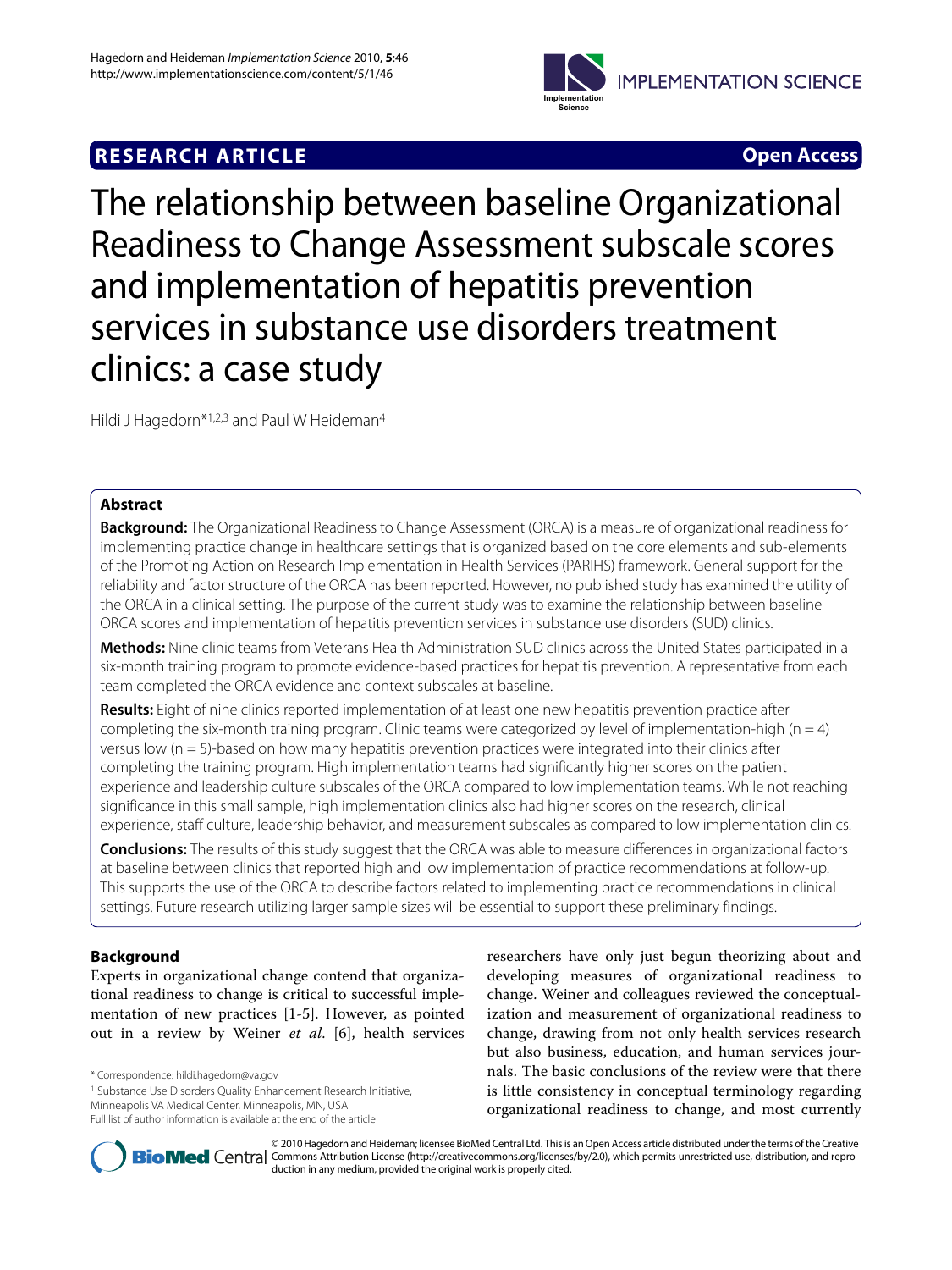available instruments for measuring the construct have limited evidence of reliability and validity. Particularly lacking is evidence that measures of organizational readiness to change can predict organizational-level outcomes. The authors cite only four such studies [[7-](#page-11-3)[10](#page-11-4)], with three being from the business rather than the healthcare sector. These studies used surveys that assessed readiness to change and outcomes simultaneously. None of these studies examined whether organizational readiness to change is related to actual future implementation of new practices. Two additional recent studies assessed the ability of an organizational readiness to change measure to predict organization-level outcomes [[11](#page-11-5),[12\]](#page-11-6); one retrospectively assessed non-adoption of a new technology [[11\]](#page-11-5), and the other offered a qualitative description of the relationship between organizational readiness to change and implementation outcomes [[12\]](#page-11-6). In healthcare, with its current heavy focus on interventions designed to implement evidence-based practices, what is sorely needed is a measure that demonstrates a correlation to actual uptake of new practices following such interventions. Such a measure could provide insight into the likelihood of successful implementation within a particular site prior to the investment of resources or could allow tailoring of an implementation intervention to the specific needs of participating sites. In addition to the deficiencies in the construct definition and measurement of organizational readiness to change reported by Weiner *et al*. [[6\]](#page-11-2), the lack of evidence supporting the correlation of measures of organizational readiness to change with implementation intervention outcomes can be added to the list of deficiencies in the field as it currently stands.

## **The Organizational Readiness to Change Assessment (ORCA)**

The ORCA is an instrument that was developed by the Veterans Administration's (VA) Ischemic Heart Disease Quality Enhancement Research Initiative for assessing organizational readiness for implementation of evidencebased healthcare interventions [\[13](#page-11-7)[,14](#page-11-8)]. A significant strength of the ORCA is that it was developed based on the Promoting Action on Research Implementation in Health Services (PARIHS) model, a conceptual framework that has shown promise in guiding implementation efforts in healthcare [\[15](#page-11-9)[-17](#page-11-10)]. Helfrich and colleagues examined the psychometrics of the ORCA using crosssectional data from three quality improvement projects conducted in VA medical centers [\[14\]](#page-11-8). Psychometric analyses indicated general support for the reliability of ORCA items and for the three primary scales of the ORCA [[14\]](#page-11-8). Factor analyses supported a three-factor structure as hypothesized by the PARIHS framework. In addition to being model-driven and having promising

psychometric properties, the ORCA fits many of the recommendations found in the Weiner review regarding defining and measuring the construct of organizational readiness to change [[6\]](#page-11-2). The ORCA measures readiness to change at the organizational level and focuses the respondent on a specific change referent rather than innovation in general. It is designed to be used after an organization has agreed to adopt a change but prior to the start of implementation efforts. The ORCA assesses aspects of both willingness of respondents to adopt the new practice (*e.g.*, agreement with the evidence, innovative culture) and capability to implement change (*e.g.*, available resources, leadership effectiveness). The ORCA measures not only whether resources are available to the organization, but whether the respondents perceive that those resources will be made available for the intended change.

For these reasons, the ORCA seems to have potential as a robust measure of organizational readiness to change. However, no research to date has addressed the predictive validity of the ORCA scales. Specifically, it is not known whether the ORCA scales predict outcomes in implementation projects.

## **The current study**

The present study aimed to assess whether higher levels of pre-training organizational readiness, operationalized as higher scores on the ORCA scales, were related to greater implementation of hepatitis prevention practices following completion of the Liver Health Initiative (LHI) training program.

## **Methods**

Teams from VA substance use disorders (SUD) clinics voluntarily enrolled in the 2007 LHI training program by responding to advertisements on the VA national addictions email group and on the VA quarterly SUD national conference calls. The advertisements stated that the clinical team should include a member of the SUD clinic leadership (*i.e.*, medical director, program coordinator, chief nurse, *et al*.), one frontline SUD provider interested in integrating hepatitis services into SUD treatment, and one frontline hepatitis clinician.

Overall, 11 clinic teams from across the United States responded and were enrolled in the LHI training program. Two of the clinic teams did not provide follow-up data on implementation outcomes and therefore were excluded from the current study. The sample for the current study includes nine teams. One of the teams did not provide baseline ORCA context scale responses so comparisons of context scale scores to implementation outcomes include only eight teams. Clinic demographics, the ORCA, and baseline implementation of hepatitis preven-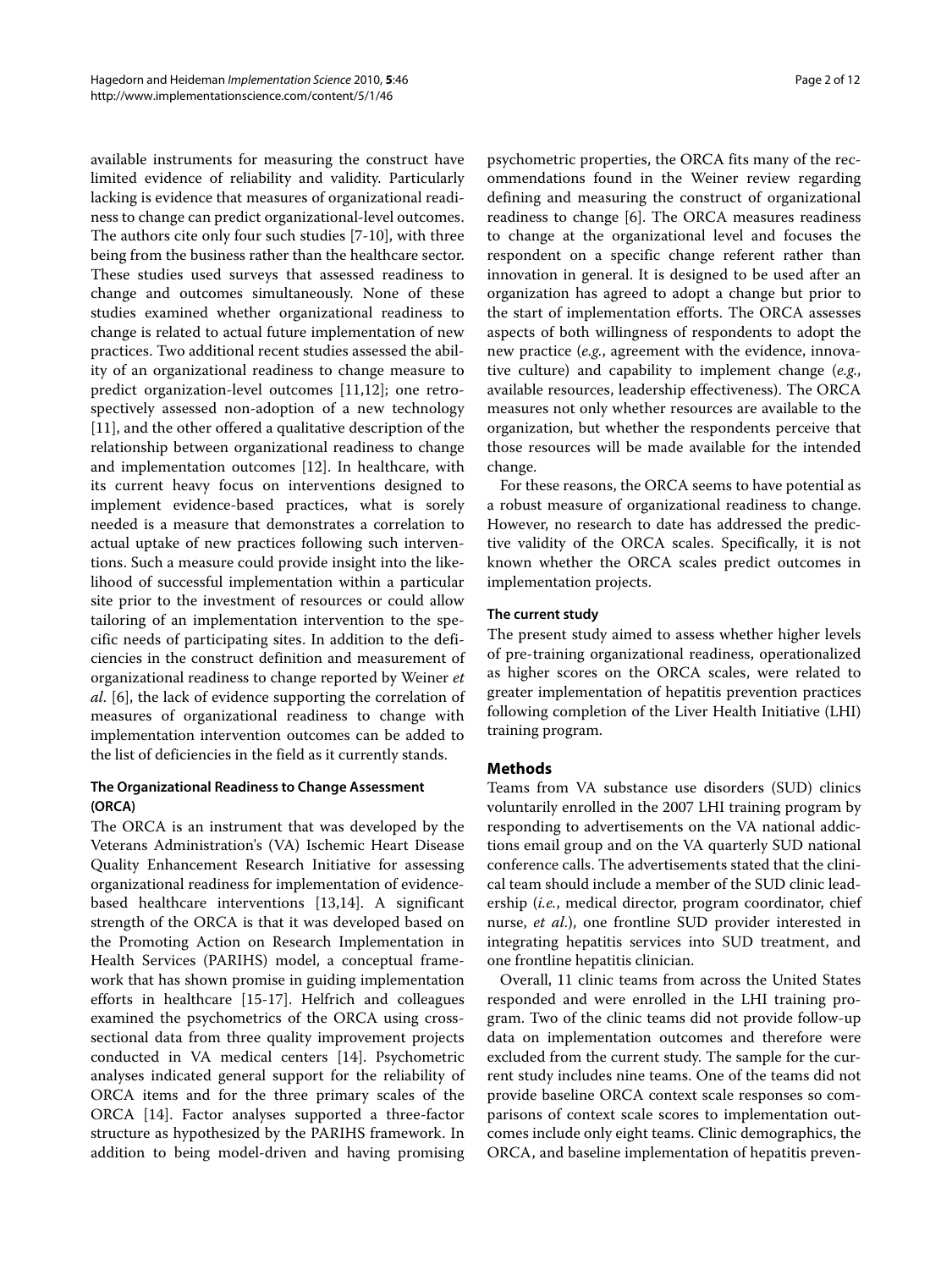tion services were collected by paper and pencil survey from each team leader six weeks prior to attending the face-to-face portion of the training. Team demographics were collected from registration and attendance records for the face-to-face portion of the training. Facility demographics were collected from VA public databases. Implementation outcomes were collected by paper and pencil survey from each team leader one, three, and six months after completing the face-to-face portion of the training program.

### **Overview of the LHI**

The LHI is sponsored by the VA SUD Quality Enhancement Research Initiative and Hepatitis C Resource Center. The goal of the LHI is to improve prevention, identification, and treatment of hepatitis among patients seeking treatment at VA SUD clinics. Specific goals of the LHI are based on a successful Healthy Liver program established in the Minneapolis VA Medical Center's Addictive Disorders Service [[18](#page-11-11)]. The program trains substance use disorder clinics to provide: testing for hepatitis B and C and immunities to hepatitis A and B; comprehensive patient education on hepatitis infections and liver health; hepatitis A and B immunizations; and expedited referrals to hepatitis treatment providers for patients diagnosed with hepatitis B or hepatitis C. Teams participating in the LHI training program complete a baseline needs assessment that provides the team with a basis for the later development of their action plan. Teams then attend a 1.5-day training at the Minneapolis VA Medical Center. The first day of training provides information on the risks for and impact of liver disease in patients with SUD, the goals of the LHI, and a quality improvement process for implementing the LHI goals. The remaining half-day of the training assists teams in development of action plans facilitated via an Action Plan form that lists the recommendations of the LHI and asks teams to identify specific improvement goals and action steps. Action plans are then presented to the rest of the trainees and the program faculty for feedback. To support progress on improvement goals and actions steps, external facilitation is provided via telephone for six months.

#### **Measures**

## **Team, clinic, and facility demographics**

Team information included the number of team members attending and their job titles. Clinic demographics included the number of full-time equivalent staff members in the SUD clinic, the average number of new patient intakes completed each month, and the total number of current patients receiving services at the clinic.

Facility demographics included facility type (medical center versus community-based outpatient clinic) and facility complexity level. Every VA medical center is

assigned to a complexity level group based on the VA's 2005 Facility Complexity Model. The model employs several variables, including the total number of patients served by the facility, the number and types of intensive care units in the facility, the number of resident programs and the total number of resident slots available, the total amount of research dollars managed by a facility, and the number and breath of physician specialists employed by the facility. The model uses a hierarchical clustering method to assign each medical center to a group. This method of grouping hospitals was based on work by Bazzoli and her colleagues [[19](#page-11-12),[20\]](#page-11-13) but the specific variables used for grouping hospitals were revised to maximize relevance specifically to VA medical centers. Based on the algorithm, each medical center receives a score of 1 (high complexity), 2 (medium complexity), or 3 (low complexity). Because one-half of all VA medical centers are high complexity, the group receiving scores of 1 is further divided into sub-categories of 1A, 1B, and 1C, with 1A representing the highest level of complexity followed by 1B and 1C.

## **Organizational Readiness to Change Assessment (ORCA)**

The ORCA is a 77-item scale designed to measure the elements and sub-elements of the PARIHS model that are theorized to be related to successful implementation outcomes. The ORCA consists of three scales corresponding to the three PARIHS model primary elements: strength and extent of evidence for clinical practice changes [\[21](#page-11-14)]; quality of the organizational context [[22](#page-11-15)]; and capacity for internal facilitation [[23](#page-11-16)]. The evidence scale consists of four subscales. The first subscale is comprised of two items that assess the discrepancy between the respondent's opinion of the strength of evidence base and the opinion of their colleagues. The remaining three subscales are research evidence, clinical experience, and patient preferences, reflecting sub-elements of the PARIHS evidence element. The context scale contains six subscales: two assess aspects of organizational culture (leadership culture and staff culture); one represents leadership practices; one assesses measurement (*e.g.*, leadership feedback); one assesses readiness to change among opinion leaders; and one subscale examines resources to support general practice changes. Capacity for internal facilitation has nine subscales: two examining senior leadership characteristics; five examining implementation of various organization characteristics such as planning and progress; one measuring clinical champion characteristics such as carrying out a project; and one measuring communication. See Table 1 for the ORCA items corresponding to each scale and subscale. Each sub-scale consists of three to six items. All items are scored on a 1 to 5 Likert scale with anchors of  $1 =$ strongly disagree and 5 = strongly agree. Scale and sub-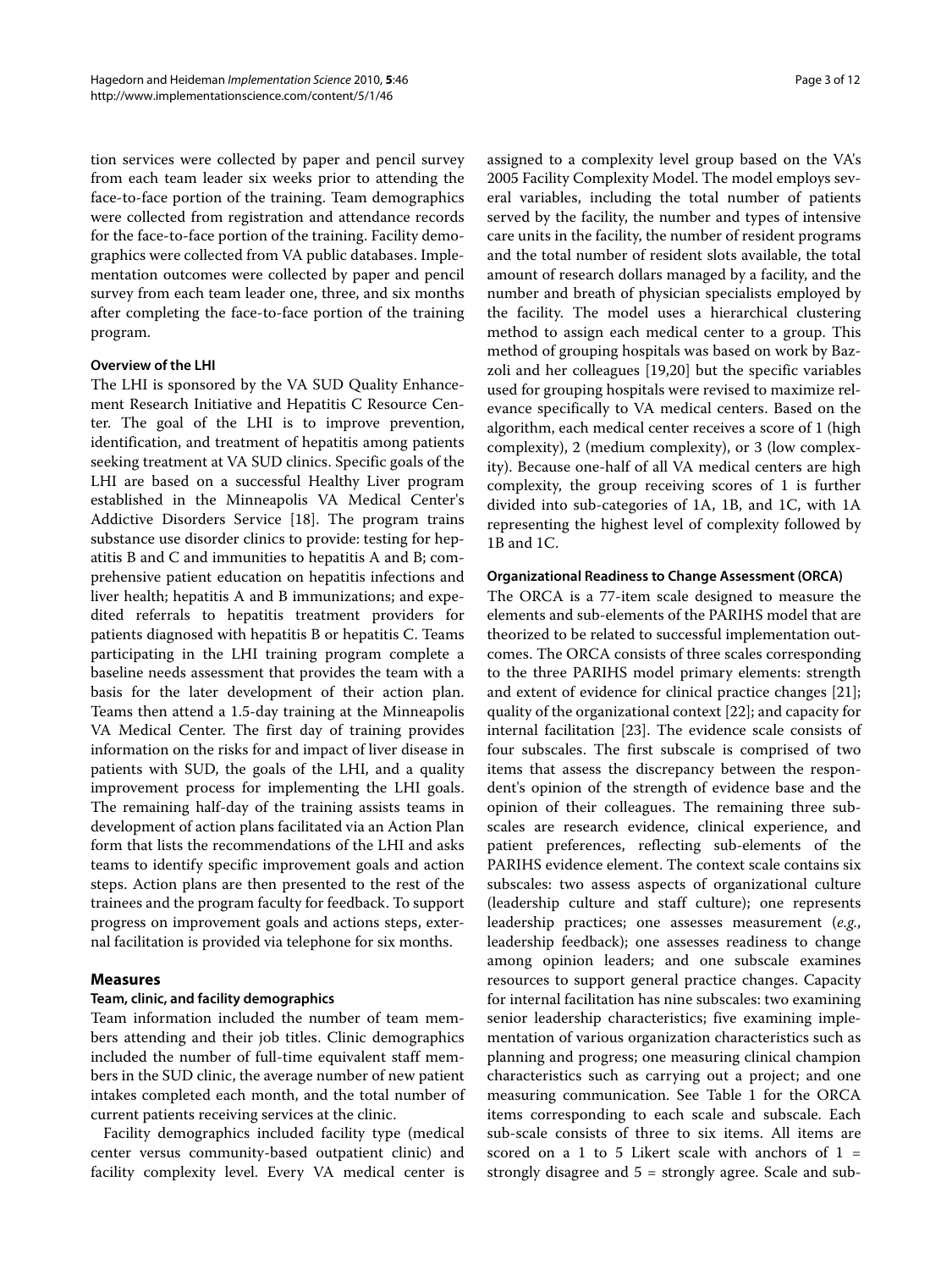| Table 1: Organizational readiness to change assessment items |
|--------------------------------------------------------------|
|--------------------------------------------------------------|

| Scale     | Sub-Scale                   | Items                                                                                   |
|-----------|-----------------------------|-----------------------------------------------------------------------------------------|
| Evidence* | Research                    | The proposed practice changes or quideline implementation:                              |
|           |                             | Are(is) supported by RCTs or other scientific evidence from the VA.                     |
|           |                             | Are(is) supported by RCTs or other scientific evidence from other healthcare systems.   |
|           |                             | Should be effective, based on current scientific knowledge.                             |
|           |                             | Are(is) experimental, but may improve patient outcomes.                                 |
|           |                             | Likely won't make much difference in patient outcomes**.                                |
|           | <b>Clinical Experiences</b> | The proposed practice changes or guideline implementation:                              |
|           |                             | Are supported by clinical experience with VA patients.                                  |
|           |                             | Are supported by clinical experience with patients in other healthcare systems.         |
|           |                             | Conform to the opinions of clinical experts in this setting.                            |
|           |                             | Have not been attempted in this setting**.                                              |
|           | <b>Patient Preferences</b>  | The proposed practice changes or quideline implementation:                              |
|           |                             | Have been well-accepted by VA patients in a pilot study.                                |
|           |                             | Are consistent with clinical practices that have been accepted by VA patients.          |
|           |                             | Take into consideration the needs and preferences of VA patients.                       |
|           |                             | Appear to have more advantages than disadvantages for VA patients.                      |
| Context   | Leadership Culture          | Senior leadership/clinical management in your organization:                             |
|           |                             | Reward clinical innovation and creativity to improve patient care.                      |
|           |                             | Solicit opinions of clinical staff regarding decisions about patient care.              |
|           |                             | Seek ways to improve patient education and increase patient participation in treatment. |
|           | <b>Staff Culture</b>        | Staff members in your organization:                                                     |
|           |                             | Have a sense of personal responsibility for improving patient care and outcomes.        |
|           |                             | Cooperate to maintain and improve effectiveness of patient care.                        |
|           |                             | Are willing to innovate and/or experiment to improve clinical procedures.               |
|           |                             | Are receptive to change in clinical processes.                                          |
|           | Leadership                  | Senior leadership/clinical management in your organization:                             |
|           |                             | Provide effective management for continuous improvement of patient care.                |
|           |                             | Clearly define areas of responsibility and authority for clinical managers and staff.   |
|           |                             | Promote team building to solve clinical care problems.                                  |
|           |                             | Promote communication among clinical services and units.                                |
|           | Measurement                 | Senior leadership/clinical management in your organization:                             |
|           |                             | Provide staff with information on VA performance measures and quidelines.               |
|           |                             | Establish clear goals for patient care processes and outcomes.                          |
|           |                             | Provide staff members with feedback/data on effects of clinical decisions.              |
|           |                             | Hold staff members accountable for achieving results.                                   |
|           | <b>Opinion Leaders</b>      | Opinion leaders in your organization:                                                   |
|           |                             | Believe that the current practice patterns can be improved.                             |
|           |                             | Encourage and support changes in practice patterns to improve patient care.             |
|           |                             | Are willing to try new clinical protocols.                                              |
|           |                             |                                                                                         |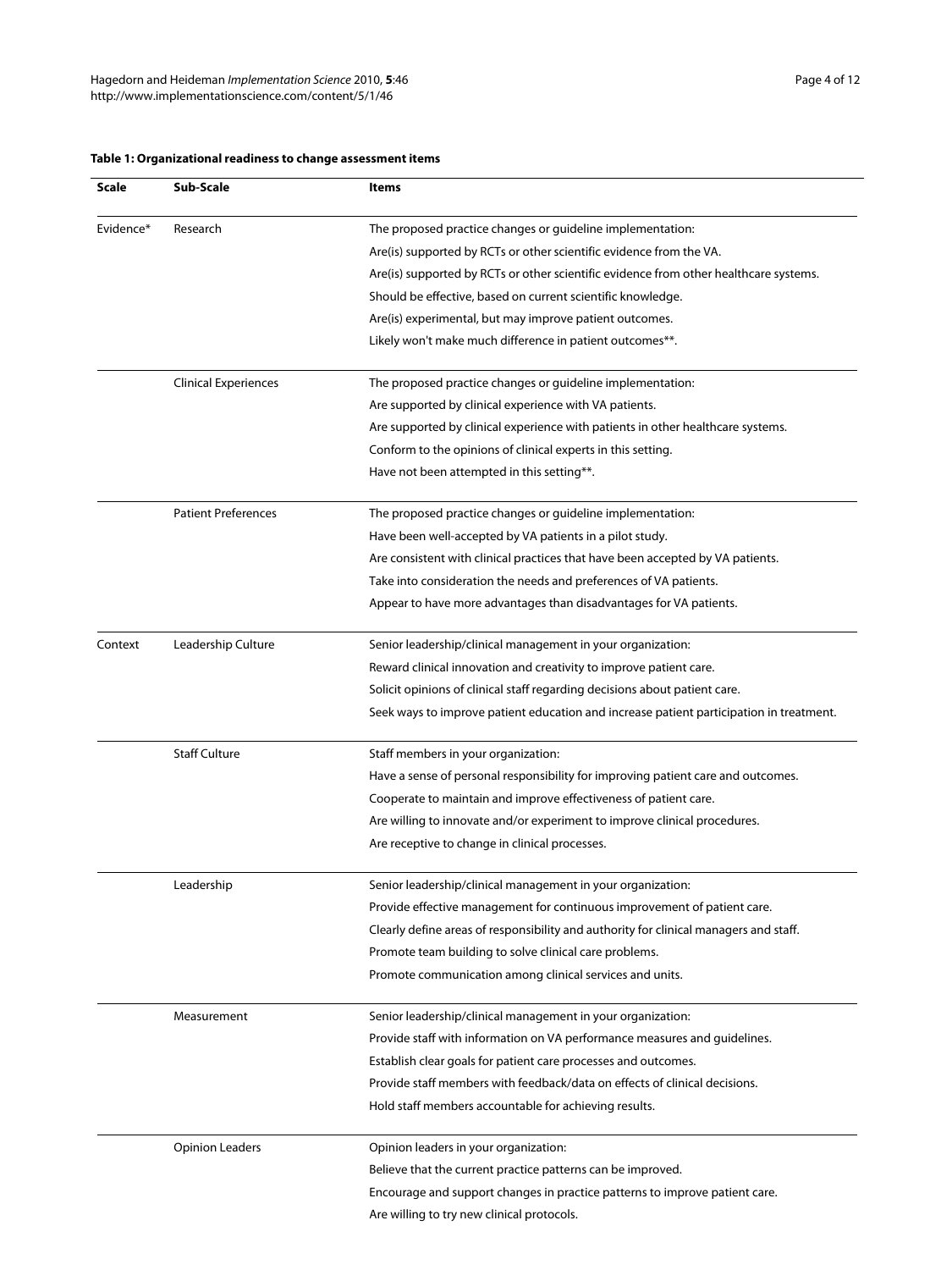## **Table 1: Organizational readiness to change assessment items (Continued)**

|              |                                 | Work cooperatively with senior leadership/clinical management to make appropriate<br>changes.    |
|--------------|---------------------------------|--------------------------------------------------------------------------------------------------|
|              | Resources                       | In general in my organization, when there is agreement that change needs to happen:              |
|              |                                 | We have the necessary support in terms of budget or financial resources.                         |
|              |                                 | We have the necessary support in terms of training.                                              |
|              |                                 | We have the necessary support in terms of facilities.                                            |
|              |                                 | We have the necessary support in terms of staffing.                                              |
| Facilitation | <b>Leaders' Practices</b>       | Senior leadership/clinical management will:                                                      |
|              |                                 | Propose a project that is appropriate and feasible.                                              |
|              |                                 | Provide clear goals for improvement in patient care.                                             |
|              |                                 | Establish a project schedule and deliverables.                                                   |
|              |                                 | Designate a clinical champion(s) for the project.                                                |
|              | <b>Clinical Champion</b>        | The project clinical champion:                                                                   |
|              |                                 | Accepts responsibility for the success of this project.                                          |
|              |                                 | Has the authority to carry out the implementation.                                               |
|              |                                 | Is considered a clinical opinion leader.                                                         |
|              |                                 | Works well with the intervention team and providers.                                             |
|              | Leadership Implementation Roles | Senior leadership/clinical management/staff opinion leaders:                                     |
|              |                                 | Agree on the goals for this intervention.                                                        |
|              |                                 | Will be informed and involved in the intervention.                                               |
|              |                                 | Agree on adequate resources to accomplish the intervention.                                      |
|              |                                 | Set a high priority on the success of the intervention.                                          |
|              | Implementation Team Roles       | The implementation team members:                                                                 |
|              |                                 | Share responsibility for the success of this project.                                            |
|              |                                 | Have clearly defined roles and responsibilities.                                                 |
|              |                                 | Have release time or can accomplish intervention tasks within their regular work load.           |
|              |                                 | Have staff support and other resources required for the project.                                 |
|              | Implementation Plan             | The implementation plan for this intervention:                                                   |
|              |                                 | Identifies specific roles and responsibilities.                                                  |
|              |                                 | Clearly describes tasks and timelines.                                                           |
|              |                                 | Includes appropriate provider/patient education.                                                 |
|              |                                 | Acknowledges staff input and opinions.                                                           |
|              | <b>Project Communication</b>    | Communication will be maintained through:                                                        |
|              |                                 | Regular project meetings with the project champion and team members.                             |
|              |                                 | Involvement of quality management staff in project planning and implementation.                  |
|              |                                 | Regular feedback to clinical management on progress of project activities and resource<br>needs. |
|              |                                 | Regular feedback to clinicians on effects of practice changes on patient care/outcomes.          |
|              | Project Progress Tracking       | Progress of the project will be measured by:                                                     |
|              |                                 | Collecting feedback from patients regarding proposed/implemented changes.                        |
|              |                                 | Collecting feedback from staff regarding proposed/implemented changes.                           |
|              |                                 | Developing and distributing regular performance measures to clinical staff.                      |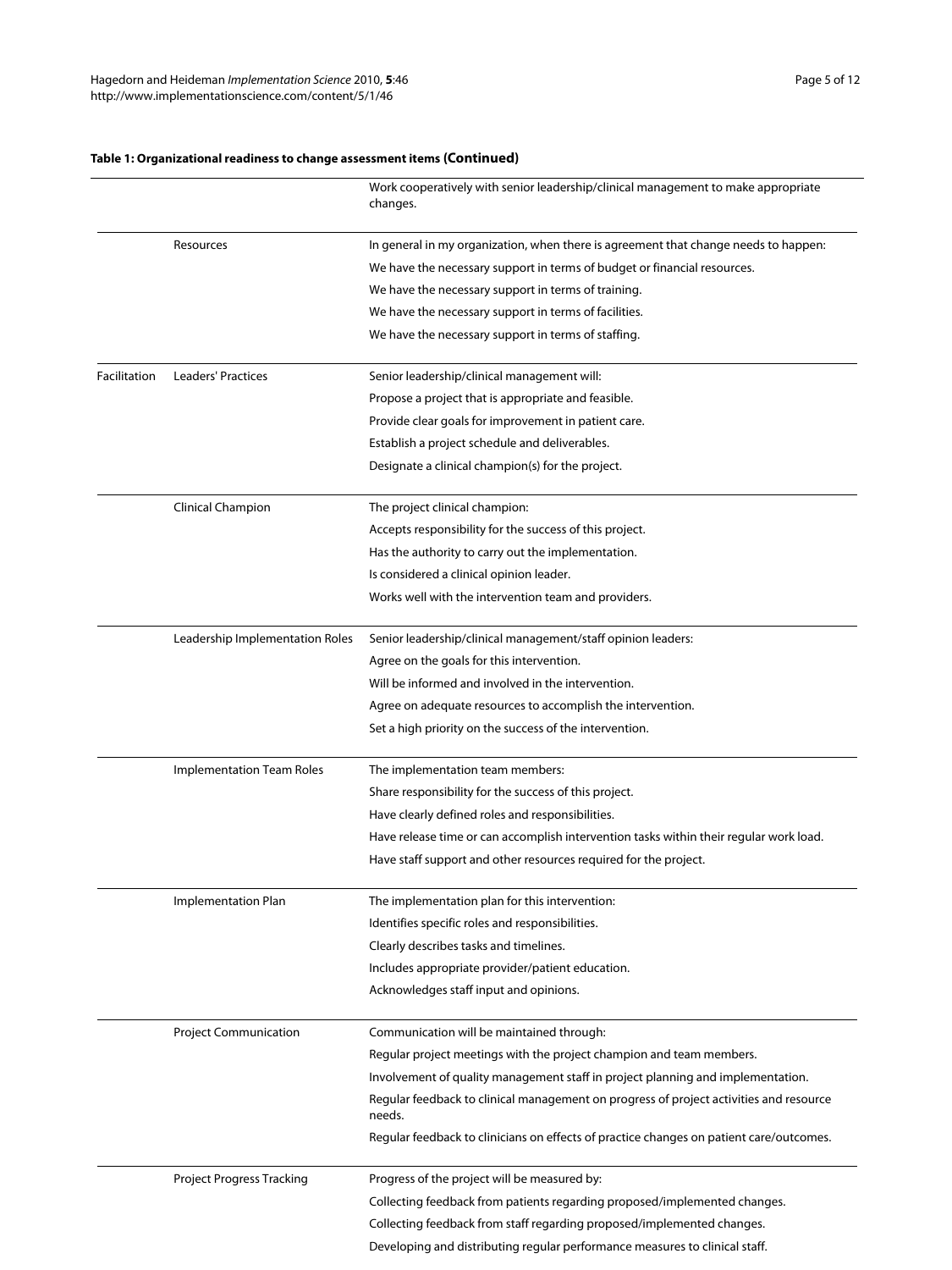#### **Table 1: Organizational readiness to change assessment items (Continued)**

|                           | Providing a forum for presentation/discussion of results and implications for continued<br>improvements. |  |  |  |
|---------------------------|----------------------------------------------------------------------------------------------------------|--|--|--|
| <b>Project Resources</b>  | The following are available to make the selected plan work:                                              |  |  |  |
|                           | Staff incentives.                                                                                        |  |  |  |
|                           | Equipment and materials.                                                                                 |  |  |  |
|                           | Patient awareness/need.                                                                                  |  |  |  |
|                           | Provider buy-in.                                                                                         |  |  |  |
|                           | Intervention team.                                                                                       |  |  |  |
|                           | Evaluation protocol.                                                                                     |  |  |  |
| <b>Project Evaluation</b> | Plans for evaluation and improvement of this intervention include:                                       |  |  |  |
|                           | Periodic outcome measurement.                                                                            |  |  |  |
|                           | Staff participation/satisfaction survey.                                                                 |  |  |  |
|                           | Patient satisfaction survey.                                                                             |  |  |  |
|                           | Dissemination plan for performance measures.                                                             |  |  |  |
|                           | Review of results by clinical leadership.                                                                |  |  |  |

\* The Evidence questions are preceded by a statement identifying the evidence-based practice that is the current target of intervention.

\*\* Denotes items that are reverse coded.

scale scores are calculated by dividing the total score by the number of items on the scale resulting in scale score values of 1 to 5.

Team leaders completed the ORCA six weeks prior to attending the face-to-face portion of the training program. For the purpose of this study, only the evidence and context scale items were completed by the team leaders. The current study did not examine the facilitation scale because the items in that scale assess material that was not applicable before completing the 1.5-day training and developing an action plan (*e.g.*, questions regarding the implementation plan, the role of the implementation team, *et al*.).

## **Assessment of baseline implementation and implementation outcomes**

At baseline (six weeks prior to the face-to-face portion of the training program) and at one, three, and six months after completing the face-to-face training, team leaders completed a survey evaluating their clinic's current practices related to hepatitis screening, education, prevention, and treatment referral. Questions on the survey asked team leaders to report whether their clinic provided routine hepatitis B and C testing to new clients and whether their clinic provided routine testing for immunity to hepatitis A and B. If testing was provided in the clinics, team leaders were asked to report what procedures were in place to provide feedback of test results to clients and what procedures were in place to refer clients who tested positive for hepatitis B or C for care. Team

leaders were also asked whether vaccinations for hepatitis A and B were available in their clinic. Finally, they were asked to report whether they provided education regarding hepatitis infections in their clinic and if they did, which clients were targeted for this education (*e.g.*, all or only those in a specific program such as an intensive outpatient program or a methadone program). The LHI training program specifically recommends eight practices for hepatitis prevention and care in SUD clinics, which are summarized in Appendix 1. The team leaders' survey responses were compared to the eight LHI practice recommendations, and the clinic received one point for each practice that was currently in place. 'Implementation scores' could therefore range from 0 to 8 depending on current clinic practices, with higher scores reflecting greater implementation of recommended practices.

Team leaders from all nine clinics completed the baseline survey. Team leaders from eight clinics completed the one-month survey. Three-month surveys were also completed by eight team leaders. Only four team leaders completed the six-month survey. A decision was made to use the latest follow-up available for each clinic as the best assessment of their final state of implementation progress. Therefore, implementation outcome was based on one-month follow-up data for one clinic, three-month data for four clinics, and six-month data for four clinics.

Based on a median split of implementation scores at the final follow-up, clinics who reported utilizing at least six of the eight recommended practices were classified as having high implementation of LHI recommendations (n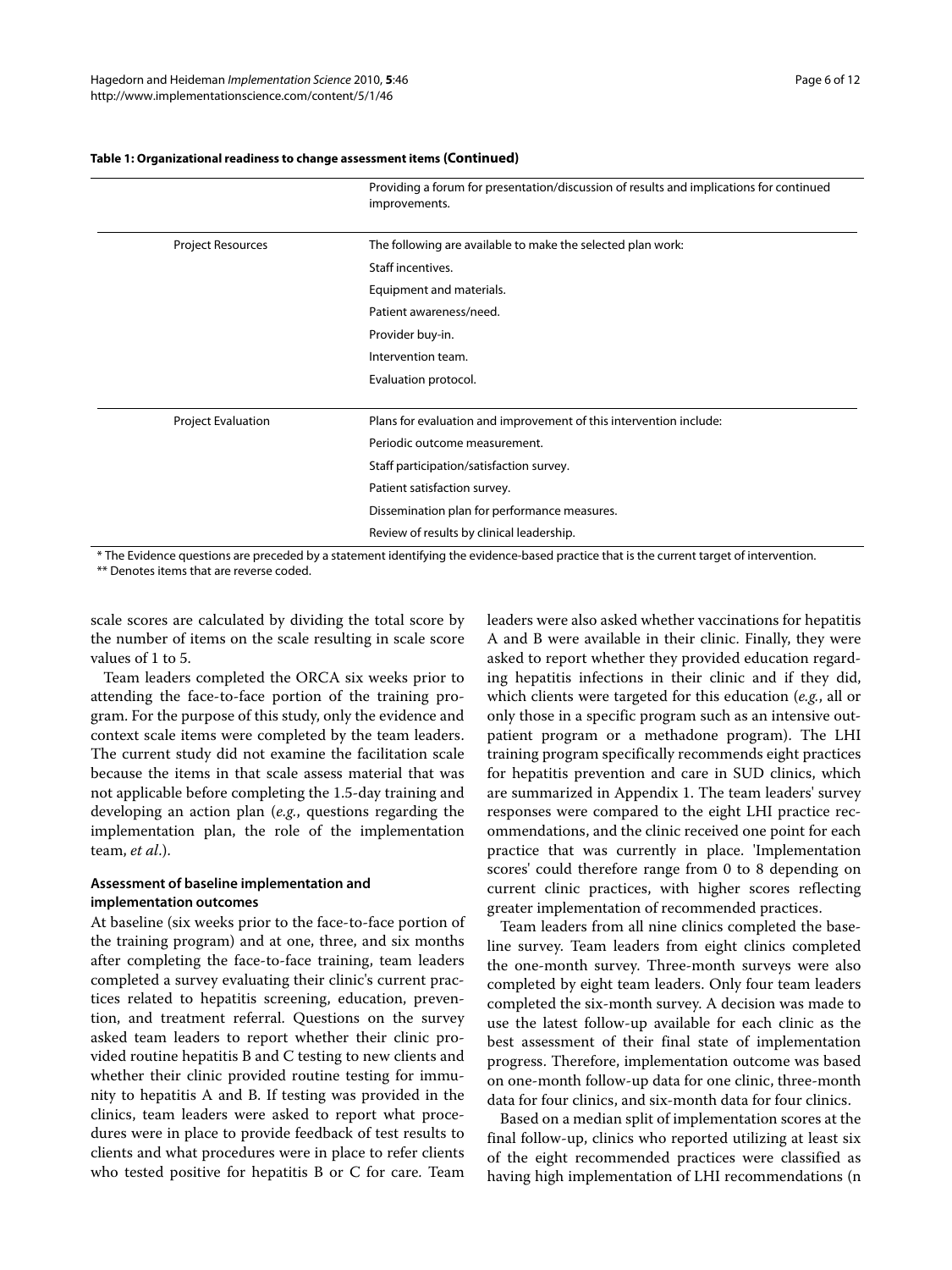| Site ID        | <b>Team Members*</b> | <b>Facility Type</b>  | Complexity<br>Level*** | Staffing (FTE) + | Intakes per<br>Month <sup>++</sup> | <b>Total Patient</b><br>Census ttt | <b>Implementation Scores</b> |                          |                |                          | <b>Final</b><br>Implementation<br>Category |
|----------------|----------------------|-----------------------|------------------------|------------------|------------------------------------|------------------------------------|------------------------------|--------------------------|----------------|--------------------------|--------------------------------------------|
|                |                      |                       |                        |                  |                                    |                                    |                              | <b>Baseline</b>          | Month 1        | Month 3                  | Month 6                                    |
| $\overline{1}$ | CNS                  | CBOC**                | N/A                    | 4.5              | 3                                  | 58                                 | 4                            | 6                        | $\overline{7}$ | - (missing data)         | High                                       |
| $\overline{2}$ | <b>RN</b>            | <b>Medical Center</b> | 1A                     | 5.5              | 10                                 | $\overline{\phantom{a}}$           | $\mathbf{1}$                 | $\overline{\phantom{a}}$ | 3              | $\overline{\phantom{a}}$ | Low                                        |
| 3              | CSW, CNS, PA, NP     | <b>Medical Center</b> | 1B                     | 20.5             | 8                                  | 447                                | $\overline{2}$               | $\overline{4}$           | $\overline{4}$ | 5                        | Low                                        |
| $\overline{4}$ | NP, RN               | <b>Medical Center</b> | 1A                     | 20               | 80                                 | 65                                 | $\overline{7}$               | 6                        | 8              | $\overline{\phantom{a}}$ | High                                       |
| 5              | NP, MD               | <b>Medical Center</b> | 1C                     | 8                |                                    | 165                                | $\overline{2}$               | 6                        | 6              | 6                        | High                                       |
| 6              | <b>CSW</b>           | <b>Medical Center</b> | $\overline{2}$         | 21               | 30                                 | 227                                | 3                            | 4                        |                |                          | Low                                        |
| $\overline{7}$ | CNS, RN              | <b>Medical Center</b> | $\overline{3}$         | 6                |                                    | $\overline{\phantom{m}}$           | 5                            | 5                        | 6              | 5                        | Low                                        |
| 8              | AT, NP               | <b>Medical Center</b> | $\overline{2}$         | 11               | 40                                 | 40                                 | 6                            | $\overline{7}$           | $\overline{7}$ | $\overline{\phantom{a}}$ | High                                       |
| 9              | CNS, NP              | <b>Medical Center</b> | 1B                     | 9                | 40                                 | 142                                | $\overline{2}$               | $\overline{2}$           | $\overline{2}$ | 3                        | Low                                        |

#### **Table 2: Team/clinic demographics and baseline and follow-up implementation scores**

\*CNS = Clinical Nurse Specialist; RN = Registered Nurse; CSW = Clinical Social Worker; PA = Physician's Assistant; NP = Nurse Practitioner; MD = Medical Doctor; AT = Addiction Therapist \*\*CBOC = Community-Based Outpatient Clinic

\*\*\* 1 = High Complexity (A representing highest level in this category followed by B and C); 2 = Medium Complexity; 3 = Low Complexity

† FTE = Full-Time Equivalent

†† Average number of new patients seen in one month.

<span id="page-6-0"></span>††† Total number of patients receiving any services from the clinic at the time of baseline.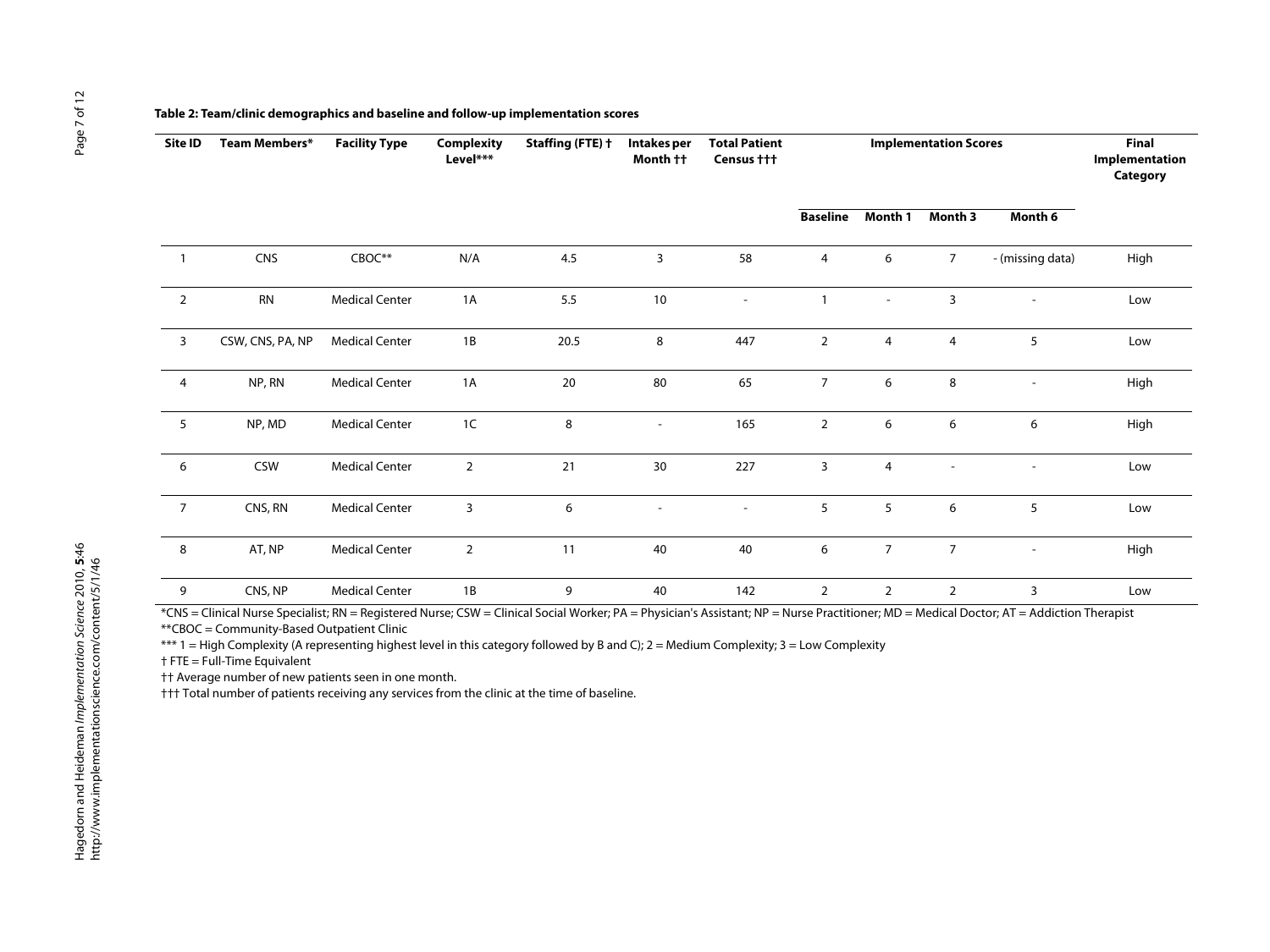$= 4$ ) and those who reported 5 or fewer practices were classified as having low implementation of LHI recommendations ( $n = 5$ ).

## **Data analysis**

Mean ORCA subscale scores were calculated for high implementation clinics (defined as clinics receiving an implementation score of 6 or greater at the final followup available) and low implementation clinics (defined as clinics receiving an implementation score of 5 or less at the final follow-up available). Because of the small sample size, the magnitude of the difference in mean ORCA subscale scores between high and low implementation clinics was evaluated using effect sizes (Cohen's *d*) and 95% confidence intervals rather than employing tests for statistically significant differences.

### **Results**

#### **Demographics**

See Table [2](#page-6-0) for specific clinic demographics. The nine participating SUD clinic teams ranged in size from one to four members. Team members included five nurse practitioners, four clinical nurse specialists, three registered nurses, two clinical social workers, one physician, one addiction therapist, and one physicians' assistant. Of the nine clinic teams, eight were from SUD clinics that resided within VA medical centers and one was from a VA community-based outpatient clinic. Of the eight teams from medical centers, five came from high complexity medical centers, two came from medium complexity centers, and one came from a low complexity center. The number of full-time equivalent staff assigned to each clinic ranged from 4.5 to 21. The average number of new patients served each month ranged from 3 to 80. The total number of patients currently receiving services ranged from 40 to 447.

#### **Implementation of LHI recommendations**

Refer to Table [2](#page-6-0) for implementation scores at baseline and follow-up points for each clinic. At baseline  $(n = 9)$ , implementation of the eight LHI recommendations ranged from 1 to 7 ( $M = 3.67$ ). At one-month follow-up  $(n = 8)$ , implementation scores ranged from 2 to 7 (M = 5). At three-month follow-up ( $n = 8$ ), implementation scores ranged from 2 to 8 ( $M = 5.38$ ). At six-month follow-up ( $n = 4$ ), implementation scores ranged from 3 to 6  $(M = 4.75)$ . Final implementation scores, based on the latest follow-up information available for each clinic, ranged from 3 to 8 ( $M = 5$ ). Implementation of new services from baseline to follow-up ranged from 0 (one clinic only) to 4  $(M = 1.78).$ 

#### **ORCA Responses**

After the clinics were divided into the low and high implementation groups, their responses to the ORCA

#### **Table 3: Descriptive data and effect sizes of ORCA responses for high and low implementation clinics**

| <b>ORCA Subscale</b>       | n | Mean (SD)   | Effect size (d), (95% CI) |
|----------------------------|---|-------------|---------------------------|
| <b>Evidence Scale</b>      |   |             |                           |
| Research                   |   |             |                           |
| low                        | 5 | 4.00(0.28)  | $1.01 (-0.48 - 2.27)$     |
| high                       | 4 | 4.25 (0.19) |                           |
| Clinical Experience        |   |             |                           |
| low                        | 5 | 3.25(1.30)  | $1.26$ (-0.29 - 2.54)     |
| high                       | 4 | 4.56 (0.52) |                           |
| <b>Patient Preferences</b> |   |             |                           |
| low                        | 5 | 3.40(0.45)  | $2.15(0.33 - 3.50)$       |
| high                       | 4 | 4.50 (0.58) |                           |
| <b>Context Scale</b>       |   |             |                           |
| Leader Culture             |   |             |                           |
| low                        | 5 | 3.87(0.18)  | $2.09(0.13 - 3.50)$       |
| high                       | 3 | 4.56(0.51)  |                           |
| <b>Staff Culture</b>       |   |             |                           |
| low                        | 5 | 4.10(0.82)  | $.82(-0.76 - 2.19)$       |
| high                       | 3 | 4.67 (0.29) |                           |
| Leadership Behavior        |   |             |                           |
| low                        | 5 | 3.65 (0.58) | $1.12(-0.54 - 2.48)$      |
| high                       | 3 | 4.08 (0.14) |                           |
| Measurement                |   |             |                           |
| low                        | 5 | 4.15(0.60)  | $0.61$ (-0.92 - 1.99)     |
| high                       | 3 | 4.50 (0.50) |                           |
| <b>Opinion Leaders</b>     |   |             |                           |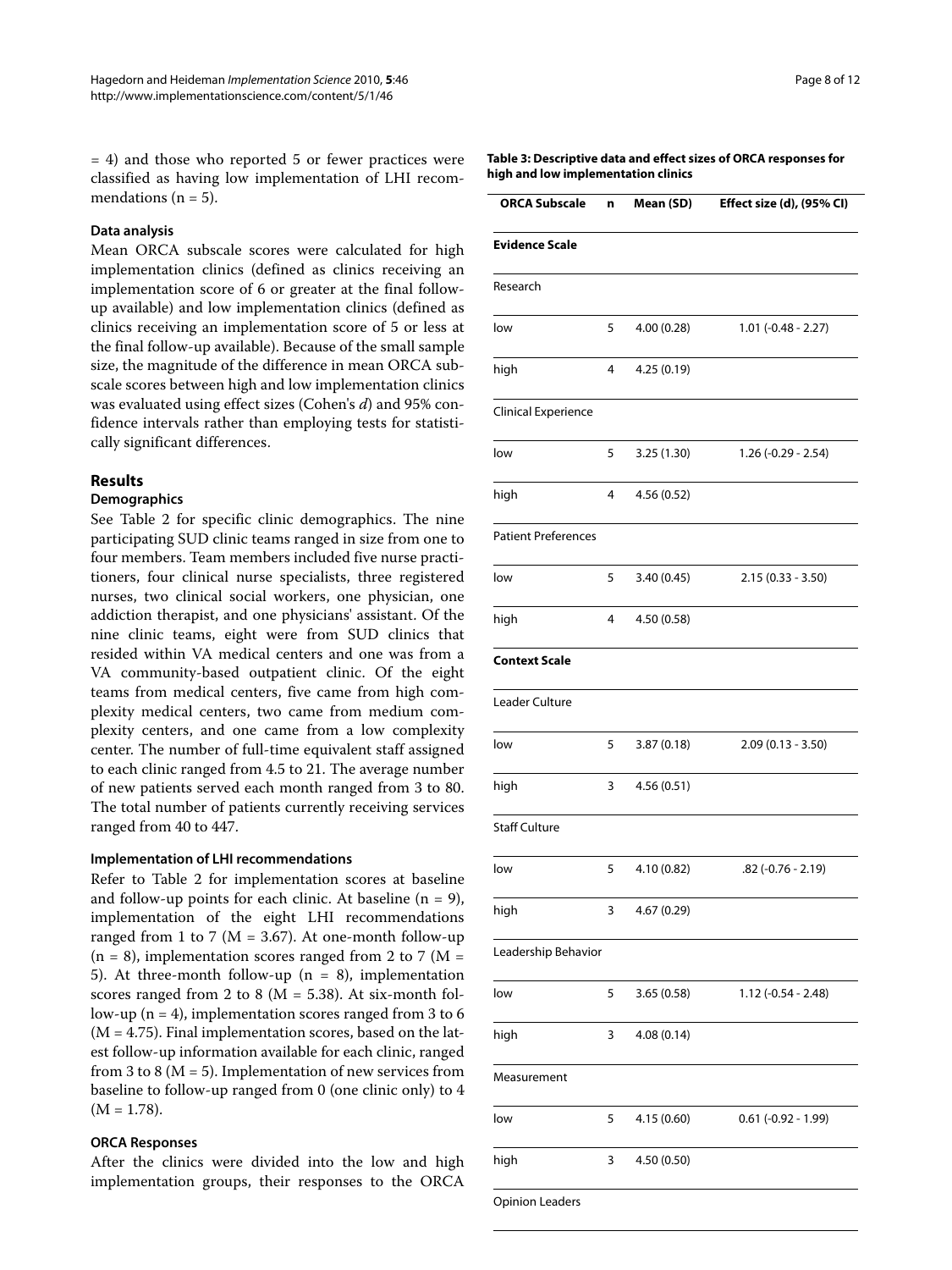**Table 3: Descriptive data and effect sizes of ORCA responses for high and low implementation clinics (Continued)**

| low                      | 5 | 4.30(0.69) | $-0.18(-1.59 - 1.27)$      |
|--------------------------|---|------------|----------------------------|
| high                     | 3 | 4.17(0.76) |                            |
| <b>General Resources</b> |   |            |                            |
| low                      | 5 | 3.55(1.04) | $-0.94$ ( $-2.31 - 0.67$ ) |
| high                     | 3 | 3.08(0.76) |                            |

administered at baseline were compared. See Table 3 for descriptive data and effect sizes for ORCA subscales for high and low implementation groups. ORCA scores on patient preferences and leadership culture subscales were significantly higher (95% confidence interval does not include 0) for high implementation clinics compared to low implementation clinics. Differences between high and low implementation clinics on other ORCA subscales did not reach statistical significance in this small sample size. However, large effect sizes (Cohen's *d* >0.80) in the hypothesized direction were found for the research, clinical experience, staff culture, and leadership behavior subscales. A medium effect size (Cohen's *d* = 0.61) in the hypothesized direction was found for the measurement subscale. The opinion leaders subscale did not appear to be related to implementation scores. Contrary to hypotheses, low implementation clinics reported greater scores on the General Resources subscale compared to high implementation clinics (Cohen's *d* = -0.94).

#### **Discussion**

The purpose of this study was to assess the relationship between baseline ORCA evidence and context subscales and implementation of practice recommendations following a training experience. Results indicated differences in the hypothesized direction between high and low implementation clinics on several ORCA subscales. The relationship between ORCA subscale scores and implementation outcomes does not appear to be related to the number of team members that were sent to the face-to-face training, the type of facility or complexity of the facility the team came from, or the number of staff employed by or number of patients served by the SUD clinic. High implementation teams included both a 'team' of one clinical nurse specialist from a community-based outpatient clinic with only 4.5 full-time equivalent staff members as well as a team from a medical center with the highest possible complexity rating and 20 full-time equivalent staff members. On the other hand, the low implementation teams included both a team from a low

complexity medical center with only six full-time equivalent staff members and a team from a high complexity medical center with over 20 full-time equivalent staff members. It would appear that the ORCA subscales are capturing something about the organization's readiness to implement practice change related to hepatitis prevention that is not fully explained by the size or complexity of the SUD clinic itself or the medical center in which it resides.

The relationship of the patient preferences and leadership culture subscales to implementation of recommended practices were particularly robust, with effect sizes of 2.15 and 2.09, respectively. Based on the items in the patient preference subscales, it appears that team leaders who more strongly endorsed the idea that hepatitis services provided through the SUD treatment clinics would be accepted by patients and meet patients' needs and expectations were associated with clinics that implemented more recommended practices. Similarly, based on the items in the leadership culture subscale, it appears that team leaders who more strongly endorsed that their clinic leadership provided effective management, clearly defined staff responsibilities, and promoted team building and communication were associated with clinics that implemented more recommended practices. These findings support the hypotheses from the PARIHS model that a match between perceived patient needs and the new practice to be implemented and effective leadership facilitate implementation of new practices [\[17](#page-11-10)].

the opinion leaders subscale was the only subscale to yield a small effect size when comparing low and high implementation clinics. This result may be explained by the recruitment method for this study. All teams volunteered to participate, which resulted in a sample of team members presumably eager to make improvements to their healthcare practices. Support for this contention is found when examining the means for high and low implementation clinics on this subscale. For high implementation clinics, the opinion leaders subscale score fell in a similar range to other subscales, whereas for low implementation clinics the opinion leader score was the highest subscale score, closer to the subscale scores of the high implementation clinics. Perhaps the low implementation team leaders felt they had supportive opinion leaders within their team but recognized that other facilitators of change were lacking in their organization.

The only subscale that did not function in the hypothesized direction was the resource subscale. This scale yielded a large effect size, with low implementation clinics reporting greater resources (*e.g.*, financial, facilities, training) for change than high implementation clinics. Generally speaking, slack resources are viewed as a facilitator for implementation. However, as Wiener and col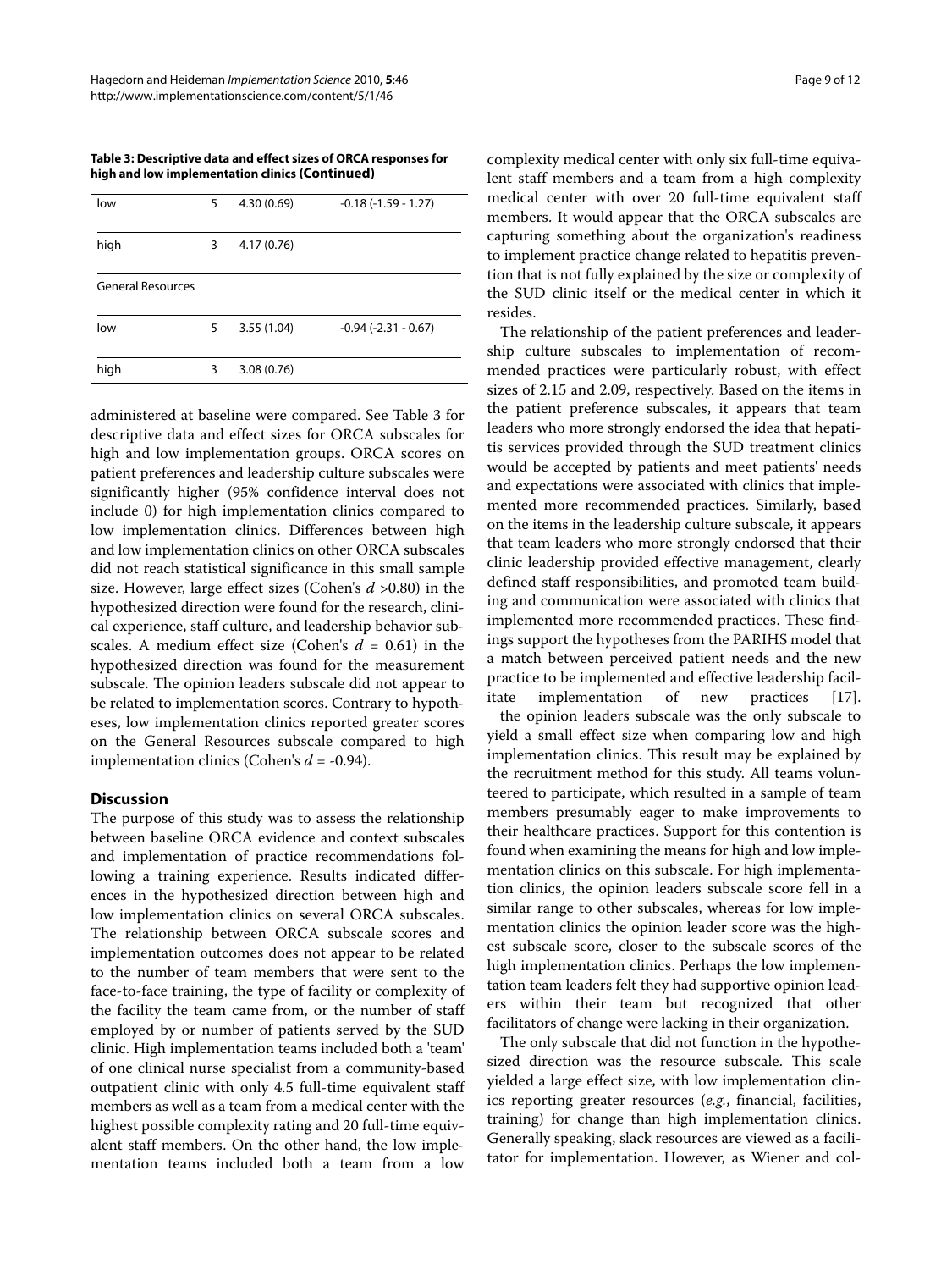leagues pointed out in their discussion of the definition of the construct of organizational readiness to change, an organization may have all of the necessary financial and material resources to implement a change but lack the motivation or the capability to mobilize those resources [[6\]](#page-11-2). The resource subscale questions on the ORCA begin with the stem, 'In general in my organization, when there is an *agreement that change needs to happen...*'. Given that the evidence subscales indicate that the team leaders from the low implementation sites expressed lower levels of support for the LHI recommendations, they may very well feel that the resources are available to them but they have not committed to mobilizing those resources to implement these particular recommendations. Another potential hypothesis is that team leaders from the low implementation sites may have had less experience with the level of resources necessary to implement a new practice and therefore may overestimate the adequacy of available resources. This could potentially lead to discouragement when initial attempts to implement practice change are unsuccessful or run into significant barriers. Interestingly, the resources subscale was also problematic when Helfrich *et al*. investigated the factor structure of the ORCA in that it did not load onto the context scale as predicted [\[14](#page-11-8)]. Nor did it significantly load on either of the other primary scales of the ORCA. Instead, it appears to measure information separate from the evidence, context, and facilitation scales. While a certain minimum level of slack resources is presumably necessary for successful implementation, it does not appear to be sufficient, because mobilization of those resources may be dependent on perceived need for change and the capabilities of the implementation team to capitalize on those available resources.

## **Lessons learned**

In addition to providing preliminary support for the use of the ORCA as a baseline measure of organizational readiness to change, the experience using the ORCA in an implementation study has led to some recommendations for others who may wish to use it in this capacity. Having only the team leader complete the measure limits its reliability, so during a subsequent LHI training program we requested that team leaders distribute the ORCA to all clinic staff for completion. This was also a relatively unsuccessful strategy because many of clinic staff members were not involved in the implementation project and so were confused by the questions. Response rates with this strategy were quite low. For future training programs, we intend to more strictly enforce the requirement of a minimum of three team members per implementation site and to administer the ORCA to all implementation team members. Second, we are now planning to change the timing of the completion of the

ORCA from prior to the face-to-face training to immediately following the face-to-face training. This change in timing will still measure organizational readiness to change prior to the start of any implementation activities by the team. However, the change in timing will have the advantage of providing the team members with a better understand of exactly what they are expected to do, allowing us to take advantage of the facilitation scale, which includes questions which did not make sense to team leaders prior to the face-to-face training. Finally, the new timing takes advantage of the 'captive audience' because they will be required to complete the ORCA as the final portion of the face-to-face training. In the future, we plan to use the ORCA scales to attempt to identify sites potentially at risk for poor implementation outcomes and to target those sites for more intensive external facilitation in an effort to improve the overall outcomes of the LHI training program.

## **Limitations**

Given the exploratory nature of this study, there are limitations to the findings. First, this study included only nine clinics and only collected ORCA information from the team leader from each clinic. This limits the reliability of the ORCA because it is limited to the perspective of one person from the clinic. Granted, the perspective of the team leader may be the most important for predicting successful practice change, but gathering ORCA data from a broader sample of clinic staff would presumably increase the reliability of the data. The small sample size limits the generalizability of the findings and tempers the confidence that can be placed in the results. However, the sample did include medical centers representing the full range of complexity scores as well as one communitybased outpatient clinic. The SUD clinics also ranged from very small to very large. Additional research using the ORCA to measure implementation of clinical practices within organizations needs to be completed before any firm conclusions can be made.

A second limitation is that this study sampled volunteer clinics. This suggests that these clinics were already motivated to improve healthcare practices before attending the LHI training. Ongoing research includes clinics that are mandated to attend training, which will allow a comparison of ORCA scores and outcomes for volunteer versus mandated attendees. In addition, two clinics would have been classified as highly adherent to LHI recommendations prior to training, making it difficult to distinguish whether the ORCA was assessing ability to implement new practices or was simply correlated with baseline clinic functioning. We considered using change in implementation score from baseline to follow-up rather than only follow-up implementation score as the criteria for separating high and low implementation clin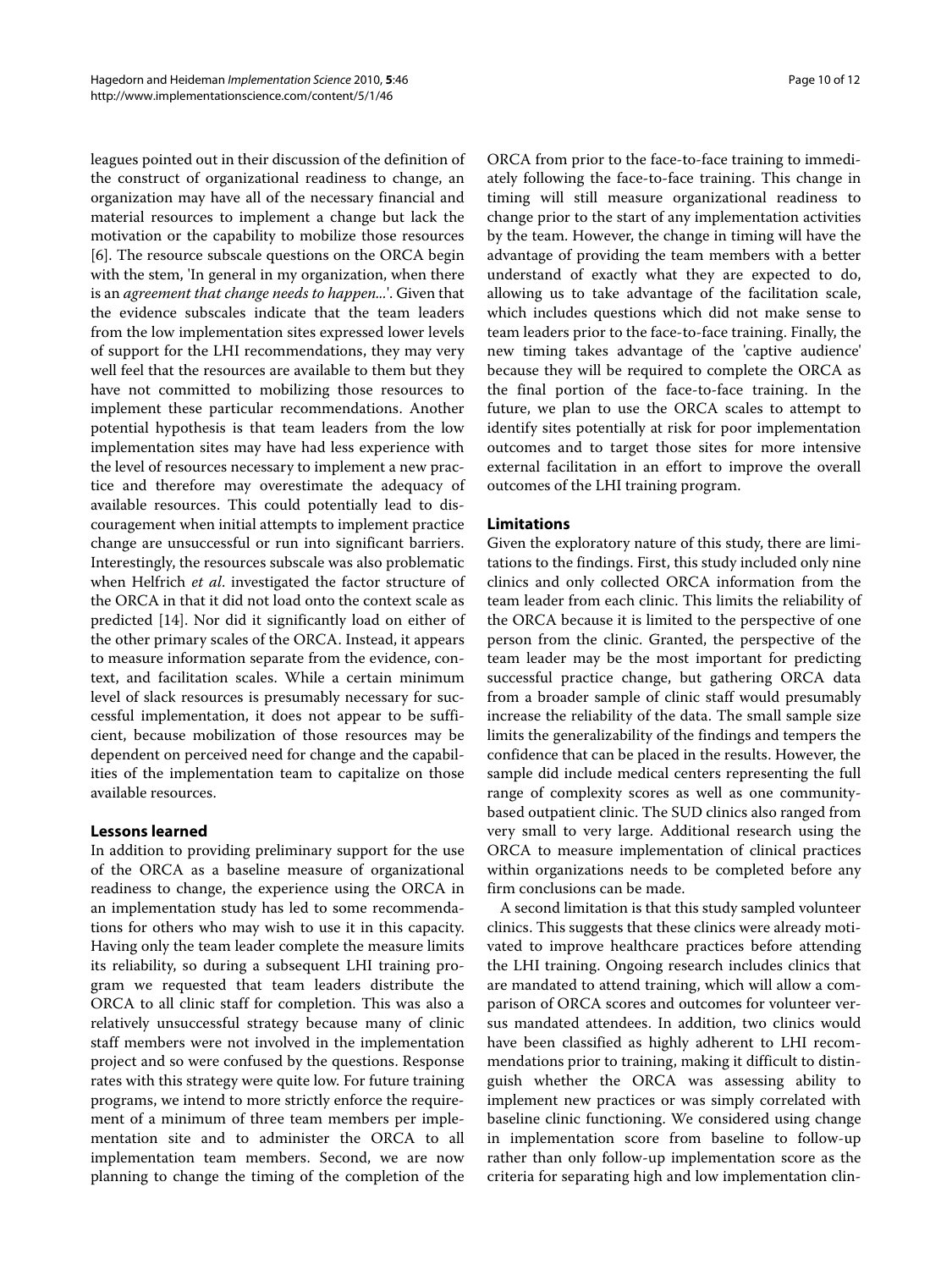ics. However, this would have classified the two clinics with high baseline implementation scores as low implementers, suggesting that they were somehow deficient. In fact, these two clinics were able to implement innovative practices available in few VA SUD clinics prior to their participation in a formal implementation intervention and both were able to add one additional intervention during their participation in the LHI. While these two clinics differ from clinics that moved from low to high implementation during the intervention period, we felt they had more in common with the high rather than the low implementers. In the future, low implementation of recommended practices at baseline should serve as a screening criterion for training. This would allow the follow-up implementation measure to function as a truer measure of change and would also focus resources on clinics in greatest need of the LHI training.

Finally, the labeling of the clinics as high and low implementation was somewhat arbitrary. The median split based on the number of clinical practices reported at follow-up labeled clinics with five or fewer of the eight practices as low, while clinics reporting six or more of the eight practices were labeled as high. One could argue that a clinic utilizing at least five of eight recommended clinical practices could also be identified as a high implementation clinic. However, some of the LHI recommendations could be considered 'low hanging fruit.' For example, if a clinic is already doing routine laboratory testing at intake, adding hepatitis B and C testing to the routine testing panel may be a relatively easy change in practice compared to negotiating the availability and administration of hepatitis A and B vaccinations in the clinic. Setting a high bar for the high implementation category required that teams that achieved this category had implemented at least two of the more difficult recommendations. Future studies with larger sample sizes may wish to utilize regression statistics to avoid the need to categorize clinics.

Given the limitations of this study, most particularly the small sample size, we consider this study to be preliminary. We do not consider it to provide definitive support for the use of the ORCA as a predictor of implementation success but rather hope that our experience, our mistakes, and what we have learned from them will assist in the development of more rigorous future research.

## **Summary**

This exploratory study was the first to examine the utility of the ORCA as a baseline measure of organizational readiness to change and to examine the relationship of the ORCA to implementation of practice recommendations following an intervention. The results provide preliminary support for the use of the ORCA to measure organizational factors that appear to influence the suc-

cess of implementation. The results also suggest that the ORCA is measuring factors independent of the size and/ or complexity of the organization. Despite the obvious limitations of a study with this small sample size, at the present time there is a scarcity of published work relating any organizational readiness to change measure to specific recommended implementation outcomes at the organizational level. This is likely because of the significant challenges faced when undertaking work of this type. Sample sizes are limited by the fact that the organization is the unit of interest and by attrition from baseline through the implementation and follow-up phase. The outcome of 'successful implementation' is often subjective and difficult to operationalize and quantify. Larger sample sizes to provide a more definitive assessment of the validity of the ORCA will likely require the collating of results from multiple implementation studies with the added complication that outcome measures will differ by

study depending on the practice change that is recommended. The VA has recently funded such an effort, and results from that effort will likely be available in two years.

## **Appendix 1. Summary of Liver Health Initiative recommended practices**

Routine testing of all new patients for hepatitis C.

Routine testing of all new patients for hepatitis B.

Routine testing of all new patients for immunity to hepatitis A.

Routine testing of all new patients for immunity to hepatitis B.

Standardized procedures in place for communicating test results to all tested patients.

Referral of all hepatitis B and C positive patients to specialty care for follow-up.

Availability of hepatitis B and C vaccinations in the substance use disorders clinic.

Standardized, comprehensive education on hepatitis infections offered to all patients as part of routine care.

#### **Competing interests**

The authors declare that they have no competing interests.

#### **Authors' contributions**

HJH developed the LHI and the evaluation measures in collaboration with the Minneapolis Hepatitis C Resource Center team. PWH and HJH conceived of the study and participated in its design. PWH completed the data analysis and wrote the first draft of the manuscript. HJH wrote subsequent versions of the manuscript. All authors participated in the drafting of the manuscript and read and approved it in its final form.

#### **Acknowledgements**

This study was funded by the VA Health Services Research and Development's Quality Enhancement Research Initiative (QUERI) and Hepatitis C Resource Center program. The views expressed in this article are those of the authors and do not necessarily reflect the position or policy of the Department of Veterans Affairs or the United States government. The funders were not involved in the design of the study; the collection, analysis, or interpretation of the data;